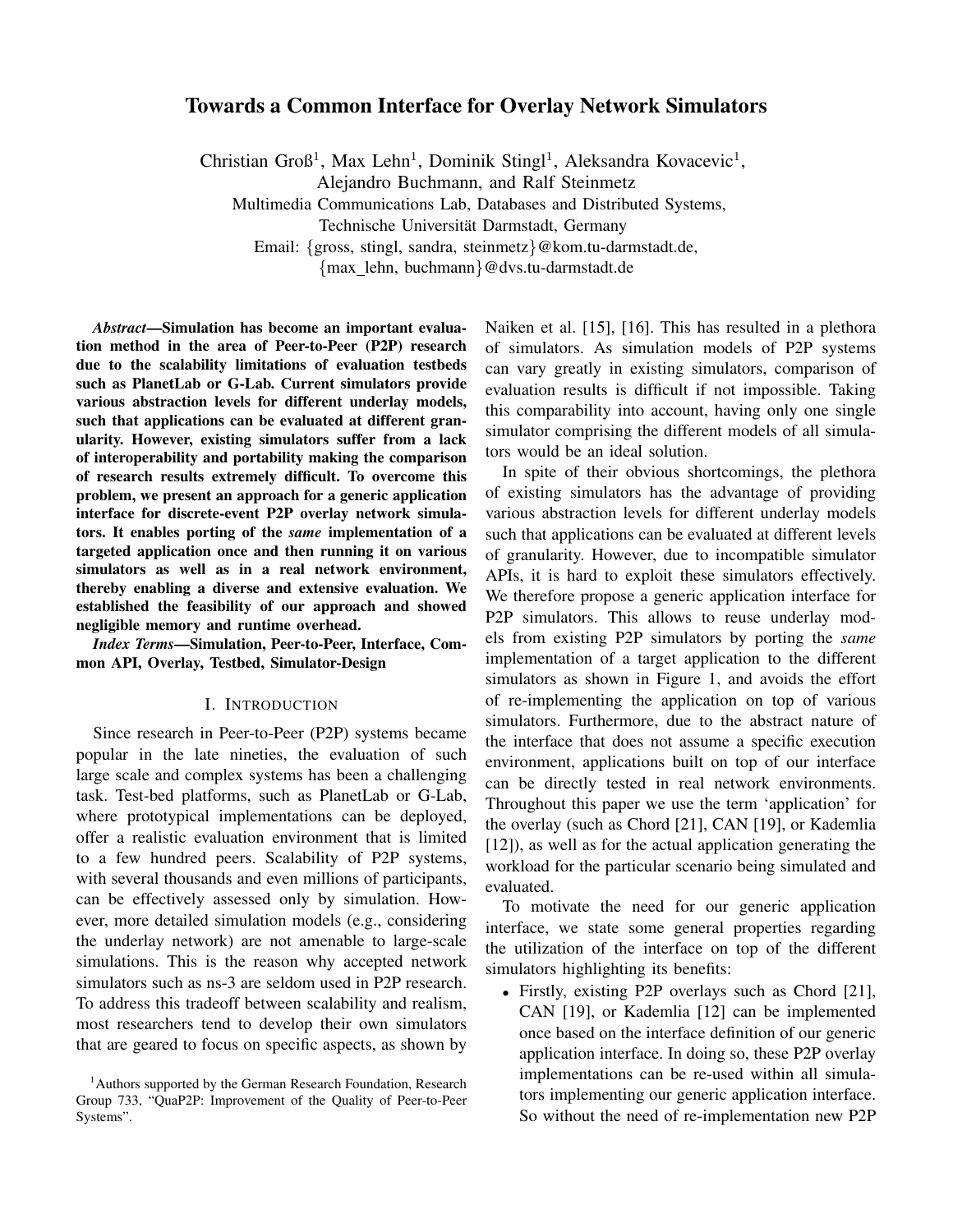

Figure 1. Schematic of the common simulator interface.

overlays, the number of available overlays for a given simulator increases, offering the possibility for researchers to evaluate their P2P mechanisms on a greater variety of P2P overlays on a single simulator, while accuracy remains unchanged due to the use of the same underlying simulator core and network model.

- Secondly, researchers may stick to their favorite simulator allowing them to work and simulate in a well-known environment and to re-use tailored tools such as data capturing and evaluation of simulated scenarios.
- Thirdly, due to the fact that each simulator offers a different set of underlay models (e.g., simple network model with static delay, GNP network model [17], wireless network model [3]) P2P mechanisms can be evaluated using the provided underlay models from the different simulators.

We implemented the interface for three current P2P simulators (PeerSim [13], ProtoPeer [6], Peerfact-Sim.KOM [10]) and built a prototypical P2P application performing random walks, similar to a simplified GIA [4] implementation. We thereby proved the feasibility of our approach and showed negligible memory and runtime overhead.

In Section II the background of P2P simulators is discussed and a brief overview of the architecture of existing discrete-event overlay network simulators is given. Section III deals with the requirements for a common simulator interface, followed by a discussion of design decisions in Section IV. A concrete interface proposal is introduced in Section V, and a feasibility and evaluation study of the interface is given in Section VI. Finally, we present conclusions in Section VII and present an outlook on the future work.

#### II. BACKGROUND

P2P simulators which aim at the simulation of P2P systems in a realistic and scalable manner have been widely researched. Most simulators, such as Peerfact-Sim.KOM [10], PeerSim [13], ProtoPeer [6], PlanetSim [18], and OverSim [1] have a layered architecture along the lines of the ISO-OSI model. Conceptually, most P2P simulators distinguish between a network layer, an overlay layer and an application layer. The network layer is responsible for modelling delays and message loss between different peers/nodes using different approaches, such as euclidean embedding [11], [9] following the approach of Ng et al. [17], the King dataset [8], or shortest path algorithms based on generated Internet topologies [23], [24]. The overlay layer contains the corresponding overlay implementations like Chord, CAN, and Kademlia. P2P applications are built on top of these overlays. All of the three aforementioned layers use the discrete-event simulation engine for performing asynchronous wait operations.

One of these simulators following the layered architecture approach is PeerfactSim.KOM which has been introduced in [10]. The simulator is written in Java and divided into dedicated layers which are triggered by an event-based simulation engine. Beside the three identified layers described above, PeerfactSim.KOM extends this general concept with further components. These additional elements allow for modelling the user behaviour and interaction with the P2P system, while the segmentation of the underlay into a network and a transport layer facilitates the simulation of scenarios with multiple applications and different types of overlays at the same time. Furthermore, it offers an integration of different and customized churn models as well as a monitoring architecture simplifying the data collection during a simulation.

PeerSim [13] which is developed by Alberto Montresor et al., follows a slightly different architectural design. In contrast to the other simulators, PeerSim offers two different modes of operation, a cycle-based and the event-based approach. The cycle-based mode allows for large scale simulations using simplifying assumptions regarding the message transport, whereas the event-driven mode aims at simulations requiring higher granularity and more realistic results. Overlay networks in PeerSim are modelled as a set of nodes each having a set of protocols. A protocol implements application-specific behaviour, thus being the extension point for additional functionality.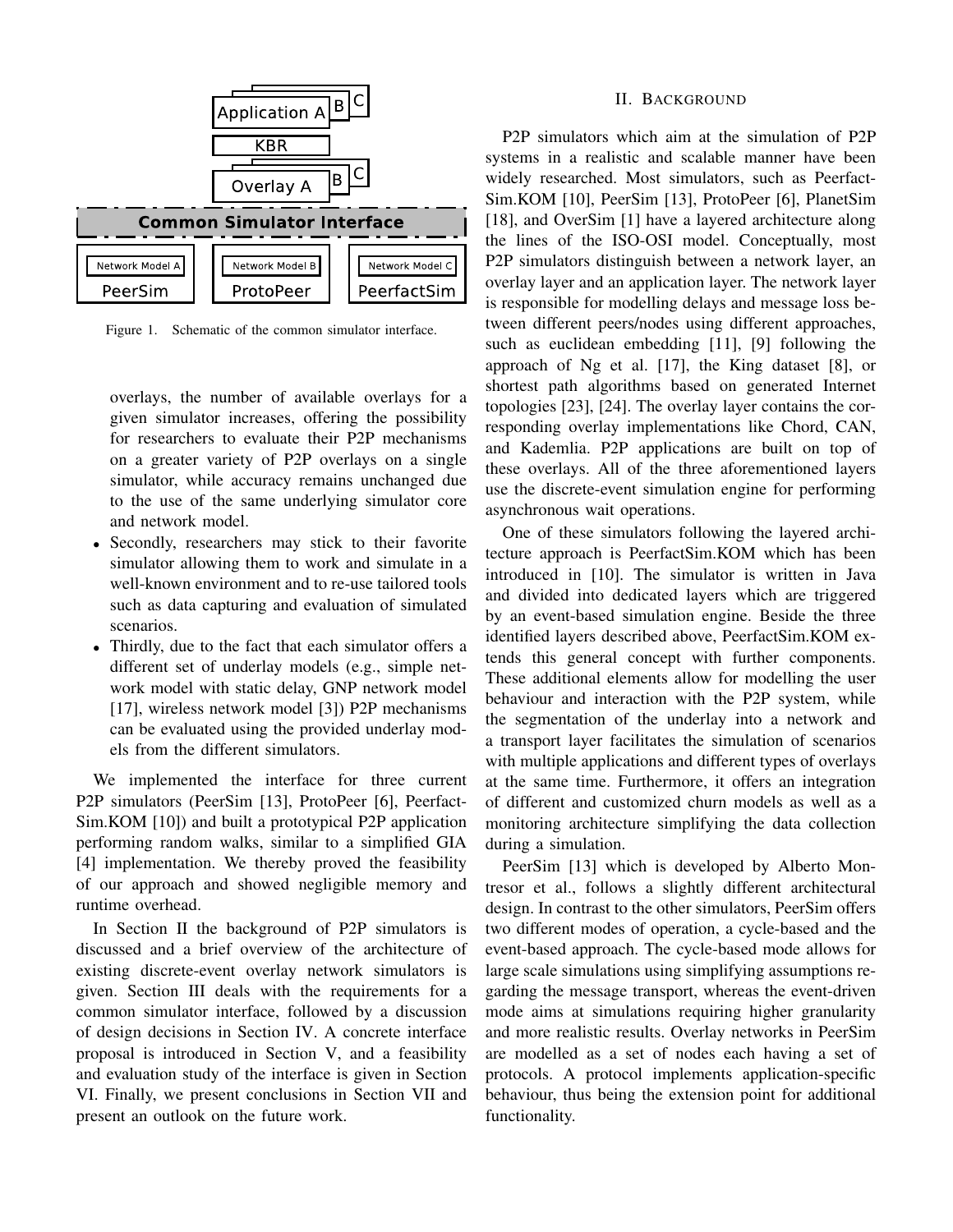ProtoPeer has been developed with the idea in mind of switching between event-driven simulations and live network deployment by exchanging the underlying network component, such that no changes to the application code should be necessary. This is achieved by sticking to a modular architecture design which defines clear interfaces between different layers. In particular, the abstract time and networking API is one of the key features of the ProtoPeer architecture ensuring that application code built on top does not need to be changed. Applications in ProtoPeer are created by using so called *Peerlets*, which define modularized, reusable and unit-testable peer functionality. The simulator offers the opportunity for running applications in a discrete event-driven mode or as a prototype on a real network.

Beside the simulators introduced above, there exist several other overlay simulators which are either not written in Java or have not been updated recently. One of the latter is PlanetSim [18]. PlanetSim is also structured into an application, overlay, and network layer. Functionality in PlanetSim is structured in two different ways. The first one defines node functionality as a protocol which determines the actions a node has to perform, e.g., in case of incoming and outgoing messages or periodic tasks such as overlay maintenance. The second one defines a *behaviour* model that allows for the implementation of differentiated aspects of node functionality in separate classes that can be composed dynamically.

A prominent C++ overlay network simulator is Over-Sim [1] which is based on the general-purpose discreteevent simulation engine OMNeT++ [22]. Since the simulation engine is provided by a separate project, there is a clear apportionment of discrete-event simulation and network modelling. OverSim provides a set of different network models with varying granularity. There are implementations for important overlay networks, such as Chord, Kademlia, and GIA.

Each of the simulators was developed for specific needs assuming that existing simulators do not satisfy the particular requirements. All simulators define an API for writing simulator-specific extensions that are not compatible among simulators. A comparison of the different simulators, however, shows that most simulators are conceptually similar and provide equivalent functionality such that a generic application interface for these can be derived. Each of the simulators is shipped with a set of underlay models and overlays. But the set of overlays usually consists of only a small subset of the relevant systems. For example, PeerSim offers support for the Chord, Kademlia and Pastry overlay, but lacks from overlays such as CAN, GNutella, or Gia. In applying our interface to the simulator and to the overlays, researchers using PeerSim benefit from it because a much bigger variety of overlays is available. The naive approach of increasing the availability of overlays for an given simulator by adapting existing overlays causes much more overhead as a typical overlay implementation consists of several hundreds of lines of source codes and are based on simulator specific concepts.

There is no other existing approach for defining a generic interface for discrete event-based P2P simulators that be ported to the relevant set of simulators with reasonable effort.

The FreePastry [20] library which has been developed by the Rice University defines a set of basic entities (e.g., Application, EndPoint, Message, RouteMessage, Id, and NodeHandle) called Common API (CAPI) an application should use. This API definition has proven to be applicable for a variety of prototypes using the FreePastry library ([7], [14]). Although the API has been desined to support prototypical and simulated execution, it makes FreePastry-specific assumptions (e.g., neighbor sets associated to endpoints and ID ranges). Furthermore, it does not support the full set of required functionality to run event-based simulation as identified in Section III.

Dabek et al. [5] introduced an interface definition for structured overlays (*key-based routing*, KBR) which aims for an easy interchangeability of overlay implementations. Although not developed particularly for simulators, KBR is frequently applied there. Behnel et al. [2] proposed an approach for rapid overlay implementation including a modelling framework for overlay networks. Both approaches focus on the overlay layer and its interfaces, whereas the goal of our interface is to make simulators exchangeable without the need for modifying the application or overlay code.

#### III. REQUIREMENTS

Applications written for a specific simulator need to have access to certain functionality of the simulator. Based on our experience, the following set of basic mechanisms represents the functional requirements which need to be covered by the simulator interface in order to satisfy the typical P2P simulation needs.

- Since distributed systems consist of a collection of *nodes*, methods for starting and shutting down these nodes are required.
- To enable communication between nodes, methods for *sending and receiving messages* are necessary.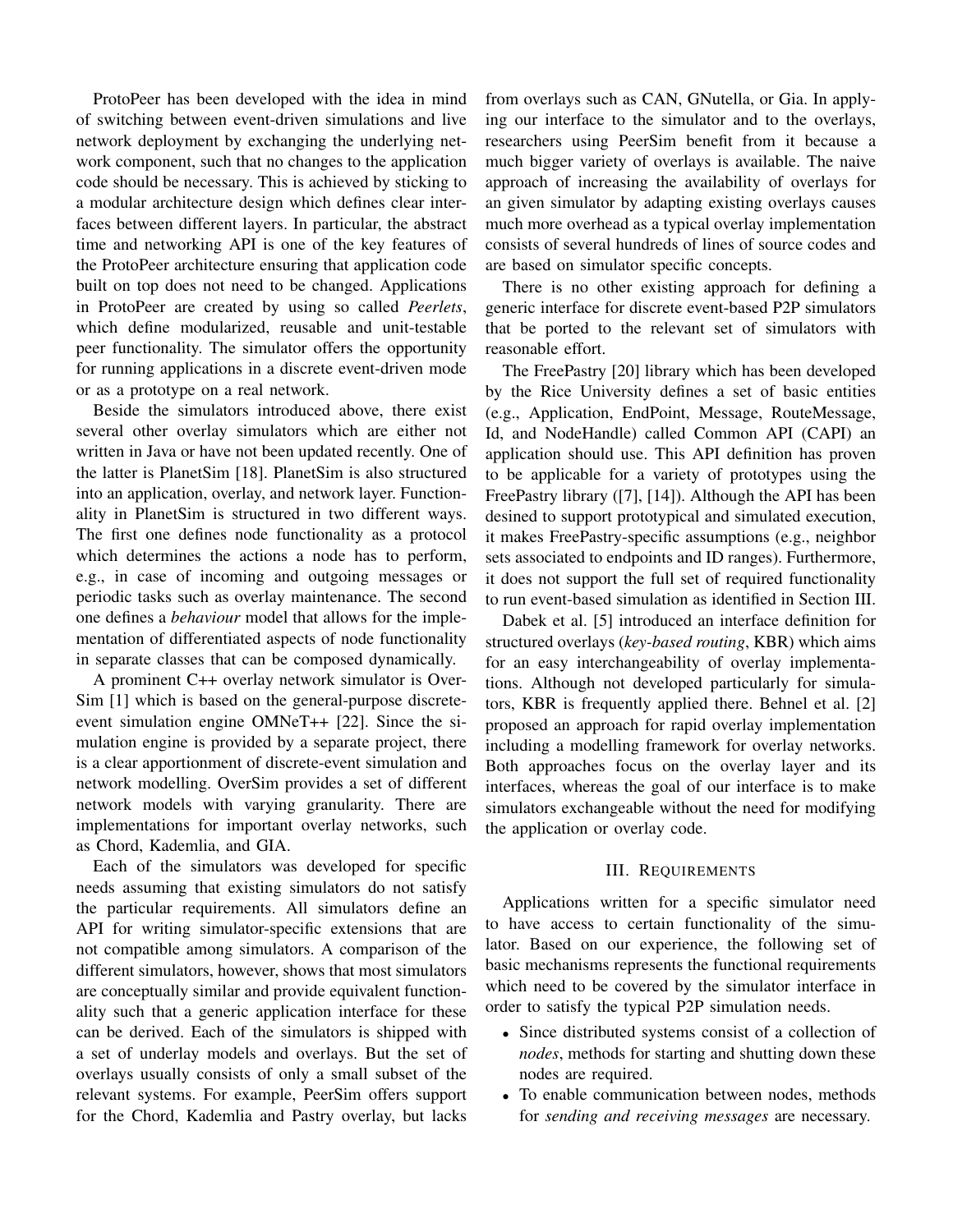- For the evaluation of topology-aware overlays, it is desirable to have access to *network topology information*.
- An application must be able to perform temporal operations (e.g., waiting, periodic activities). Therefore, it must have direct access to the scheduler for *scheduling events*.
- A typical problem related to the start-up process of a P2P node is how to find *bootstrap nodes* to connect to. Thus the common simulator interface has to provide facilities for obtaining those in the start-up phase.
- Nodes joining the network may either start as a completely new node or as a *re-joining* node. Rejoining nodes need to read their previous session's state, requiring some means for persistence.
- An essential functionality of simulators is a *random number generator* that produces seeded pseudo random numbers, ensuring a deterministic behaviour such that experiments are reproducible.
- It might be necessary to pass certain node-specific *parameters* to the application, for instance, to let the application decide to behave differently based on its connection properties.
- *Logging* should be covered by the simulator interface for gathering information about the simulated activities. In particular, per-node logging is desirable to identify a single node's actions.
- *Statistical and analytical* functionality should be provided for obtaining detailed simulation results.

Besides the listed functional requirements, the translation layer building the generic interface on top of a particular simulator should be lightweight with respect to both number of lines of code and runtime overhead. Therefore, the interfaces should be designed with simplicity in mind and only provide a necessary minimum of functionality.

The purpose of the common simulator interface is to ensure the portability and re-usability of applications built on top of simulators. The configuration of the simulator (e.g., the layers and their parameters or the utilized network model) and of the scenario (number of nodes, churn model, bandwidth, application workload, etc.) is explicitly not part of this interface since this configuration heavily depends on the layers and components of the particular simulator's world model and thus may not be easily generalized. Taking the feasibility into account, the reason for neglecting this functionality is that it is almost impossible to define a

generic configuration interface for all kinds of components that the different simulators offer. Regarding the formal requirements of the generic simulator interface, this interface is geared to ensure the portability and the re-usability of applications built on top of simulators and not to provide a uniform usability of simulators. Thus, when porting an application from one simulator to another, the scenario definition for the simulation still needs to be adapted. We see this as an orthogonal topic which may be covered separately. Therefore, the developed application on top of our simulator interface should specify its own configuration in order to be independent from the simulator specific configuration.

## IV. DESIGN DECISIONS

This section introduces the basic components of the interface based on the identified requirements.

#### *A. Transport Protocol*

One of the fundamental questions that must be answered is, on which transport protocol (UDP, TCP, or more abstracted messaging or streaming) the simulated communication between nodes should be based. In order to keep the communication API as simple as possible, we have chosen a UDP-like messaging model as transport protocol since it is a stateless communication protocol. Conversely to UDP, TCP is a stateful protocol which needs a more complex communication API. In addition to that, most current P2P simulators offer a transport layer API based on UDP or a more abstract messaging model, as it is sufficient for many P2P applications.

## *B. Addressing Scheme for Nodes*

Another basic issue to be discussed is how the addressing scheme using by the simulator should look like. Most simulators use an abstract addressing scheme based on integer values to identify peers. This addressing scheme is very simple but cannot be applied within scenarios were an applications should be executed in a native execution environment with a real network layer. To enable native execution of prototypes, it is necessary to have a real address scheme based on IPv4 or IPv6 as it is required by the network device. Our common simulator interface introduces an *Address* interface which encapsulates the actual addressing scheme such that both mentioned addressing schemes can be used.

## *C. Node Concept for Native Execution of Prototypes*

The simulator interface should provide the opportunity to easily switch applications developed for the simulator to a live network deployment without the need for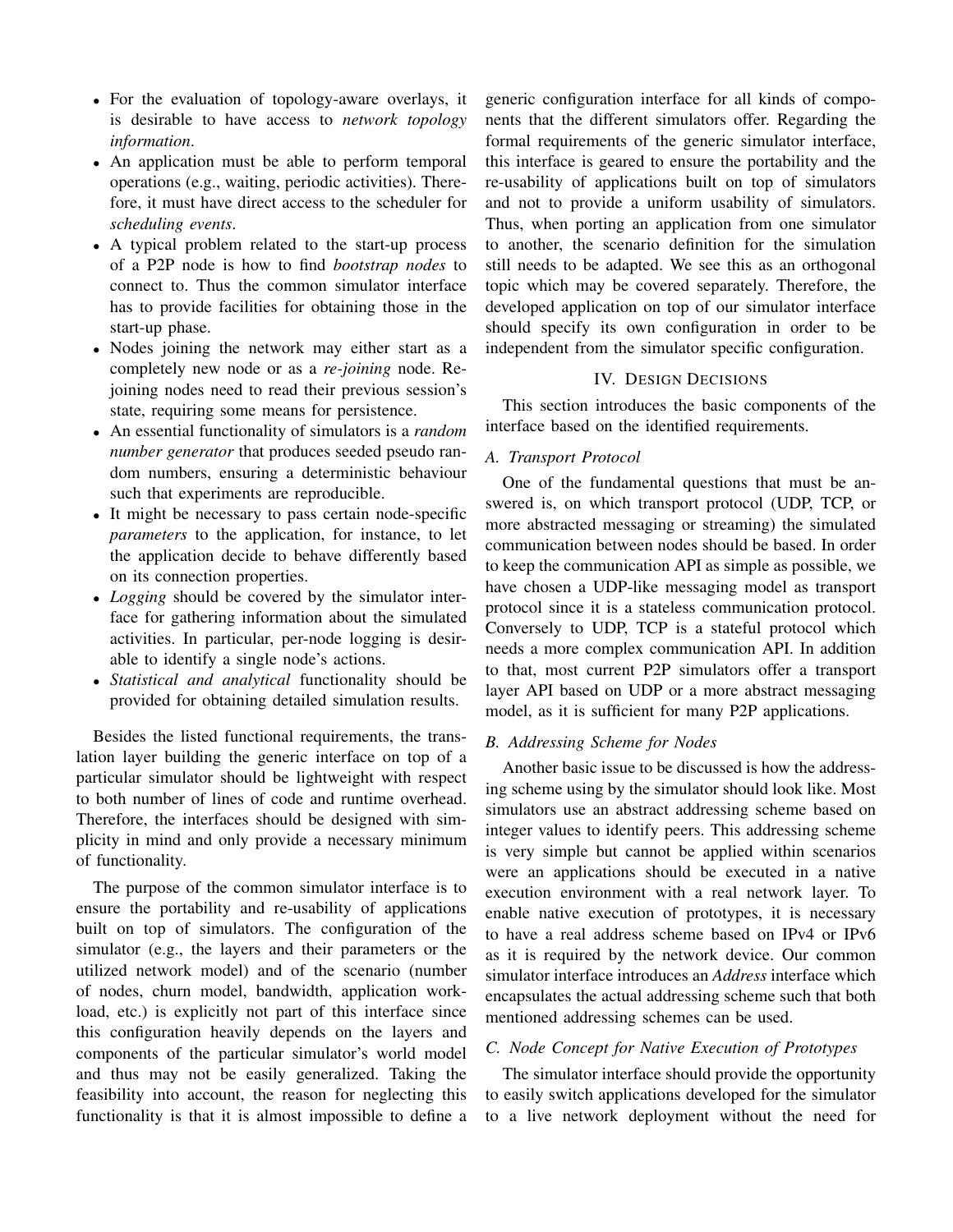changing the application or overlay network code. This feature allows for evaluating applications even further than on different network models of various simulators. Finally, it enables a deployment of complete applications for productive use. It can be provided by implementing a scheduler running in real time and a messaging wrapper that sends and receives massages over native UDP. The main aspect enabling this live deployment is that nodes, implementing the overlay and application functionality, are started by the simulator or the translation layer. On start-up, each node gets the necessary interface objects which provide only the functionality that is available in both simulation and live network deployment. In particular, the applications built on top of our interface cannot depend on global knowledge which is only available during simulations.

## *D. Time Units*

Another essential design decision is how time should be represented within simulated applications. Many simulators define their own classes for handling time units and offer methods for retrieving the current simulated time in different resolutions. Others directly use a long integer data type, typically with microsecond or millisecond granularity. We define an interface representing time which can be implemented depending on the needs of the underlying simulators.

## *E. Handling of Obsolete Events*

In case of failing or leaving nodes, it happens that scheduled events become obsolete, leading to the question of how to deal with such events. There are basically two solutions for handling outdated events. The first is to delete obsolete events of failed or leaving nodes, causing additional overhead as the event queue needs to be searched for those. The second approach is to handle those events by the application itself, which means that the application has to decide whether an event fired by the simulation engine is obsolete and thus discarded or not. Depending on the approach, the interface for encapsulating the simulation engine has to provide methods for deleting events. For the sake of simplicity we have chosen the second approach and allow the application to handle obsolete events.

## V. A COMMON SIMULATOR INTERFACE

Based on the requirements gathered in Section III as well as on the available design decisions identified in Section IV, we developed the following interface design covering the basic simulator functionality:

- The **Node** interface represents the basic entity that encapsulates the application logic. The **NodeFactory** interface is implemented by the application and handed over to the simulator for the creation of nodes. **NodeInterface** is implemented by the simulator and encapsulates the pernode API.
- The **Scheduler** interface represents the simulation engine and offers methods for scheduling events and requesting the current simulation time. **Time** encapsulates the simulator-specific time unit. **EventHandler** is implemented by components that contain the functionality for processing events.
- The interface of the network layer used for sending messages is **NetworkInterface**. The **Address** interface transparently encapsulates simulator-specific addresses (IPv4/v6 or just plain numbers, depending on the simulator). The basic message type used for the communication between nodes is defined by the **Message** interface. **NetworkListener** has to be implemented by an application component for receiving messages.
- **Random** defines methods for retrieving pseudo random numbers for reproducible simulations.
- **Bootstrap** allows nodes to register as a bootstrap node and retrieve adresses of online nodes available for bootstrapping.

Figure 2 shows how the above-mentioned interfaces are integrated in a typical simulator architecture. The grey shaded elements represent our common simulator interface whereas the white parts depict the most important parts of a simulator architecture. As already mentioned in Section II, most of the simulators follow a layered architecture design which mainly consists of a network layer and an overlay/application layer. To make an application or overlay portable and independent from the concepts and methods of a specific simulator, it is necessary to wrap all these concepts and methods using an interfaces. These interfaces then need to be implemented once for each simulator forming a translation layer which maps application actions onto simulator specific methods.

Among the listed interfaces, there are three core interfaces Node, Scheduler, and NetworkInterface which we describe in more detail in the following subsection.

# *A. Node Interface*

The Node interface, as shown in Listing 1, has to be implemented by the application, and represents the basic entity in simulated P2P systems. Therefore, the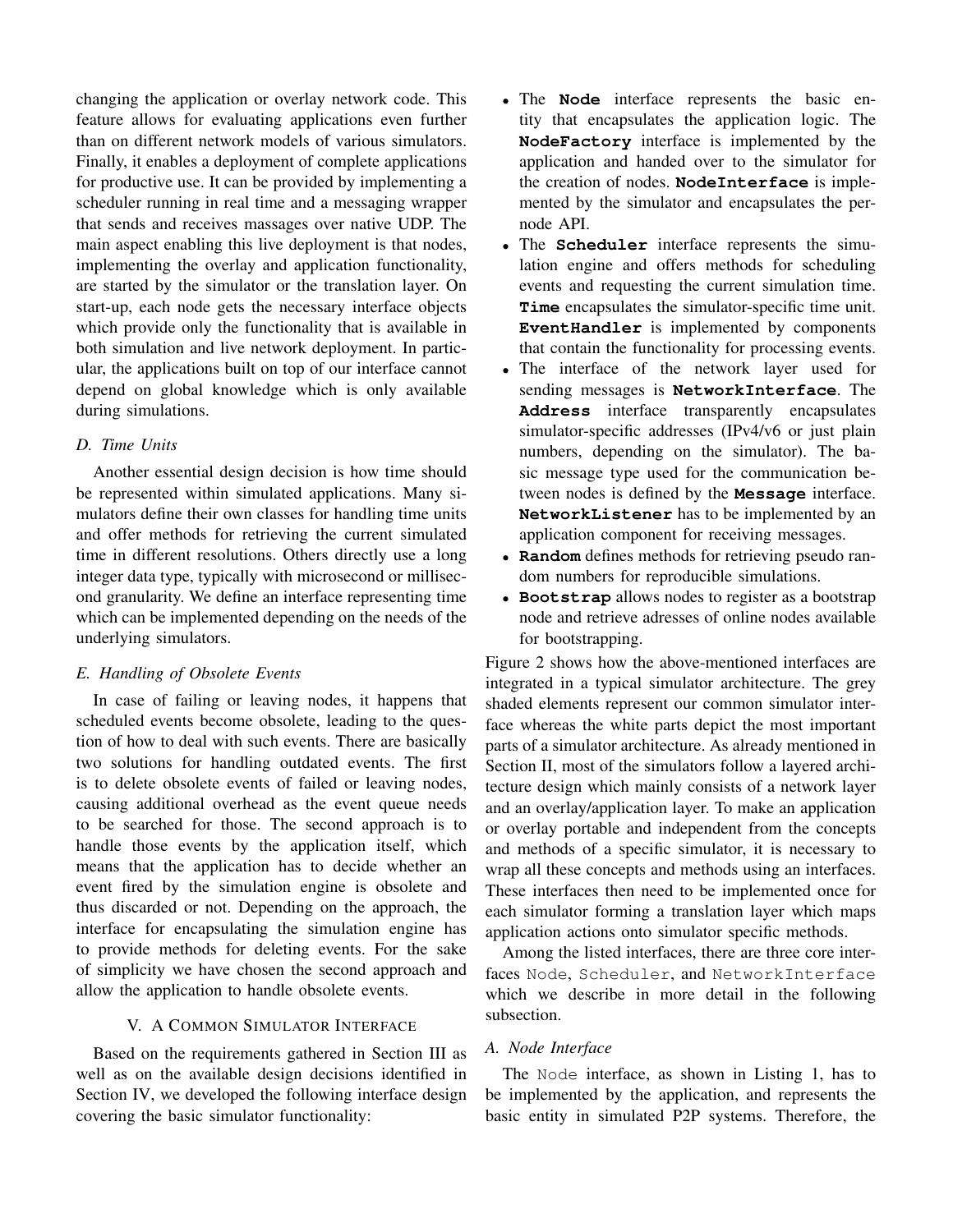

Figure 2. Integration of the common simulator interface into the simulator architecture

class implementing the Node interface should contain the functionality of the simulated application. The interface consists of two methods for setting up and shutting down the node, which both are invoked by the simulator. The method for starting a node passes the NodeInterface object which encapsulates the whole per-node API during the node's lifetime. The shutdown() method indicates a (graceful) shutdown or crash of the node, depending on the crash argument.

```
void startup(NodeInterface nodeInterface);
void shutdown(boolean crash);
```
Listing 1. Node

NodeInterface provides getters for the interface objects for the various categories of functionality as described above (see Section III). The current implementation contains four of them (scheduler, network interface, random source, and bootstrap address provider) as shown in Listing 2.

```
Scheduler getScheduler();
NetworkInterface getNetworkInterface();
Random getRandom();
Bootstrap getBootstrap();
```
Listing 2. NodeInterface

## *B. Scheduler Interface*

As mentioned above, the Scheduler interface encapsulates the discrete-event simulation engine. It offers methods for scheduling events absolute or relative to the current simulation time. The two respective methods, as shown in Listing 3, each expect two arguments. The first one specifies the absolute or relative time at which the event should be fired. The second parameter is the event handler to be associated with the event. In addition to that, the interface contains methods for retrieving the current simulation time and for creating Time instances based on different time units.

```
Time getCurrentTime();
Time timeInMicroseconds(long time);
Time timeInMilliseconds(long time);
Time timeInSeconds(long time);
void scheduleIn(Time t, EventHandler h);
void scheduleAt(Time t, EventHandler h);
```
Listing 3. Scheduler

# *C. Network Interface*

The network layer is represented by the interface NetworkInterface as shown in Listing 4. This interface is responsible for handling downcalls to the network and therefore provides a method for sending UDP-like messages as discussed in Section IV-A. As its first argument the method expects the message object, containing the application-defined message payload. The second argument is the receiver address of the message. Furthermore, the interface provides a method for obtaining the local address.

```
void addListener(NetworkListener l);
void removeListener(NetworkListener l);
void sendMessage(Message msg, Address to);
Address getLocalAddress();
```
Listing 4. Network Interface

For handling incoming messages, we use the Listener pattern. Components that want to receive messages have to implement the NetworkListener interface and register at the provided NetworkInterface object.

## VI. EVALUATION

In order to evaluate our approach, we implemented a translation layer for our generic simulator interface on top of each of three widely used discrete-event based simulators (ProtoPeer, PeerSim and PeerfactSim.KOM). The focus of the evaluation lies on the applicability of our approach and on the overhead caused with respect to time and memory consumption. Although we implemented the interface in Java, it is possible to port it to every other object-oriented programming language like C++ or C#. In order to give an impression on the implementation effort necessary for implementing our interface on top of each simulator, we have counted the physical source lines of code (SLOC) for all three interface implementations.

The results (Table I) clearly indicate that the implementation overhead for the interface to work within each simulator is low, especially when comparing it to the total number of lines of code of the simulators. The effort necessary for porting a single overlay (as an example,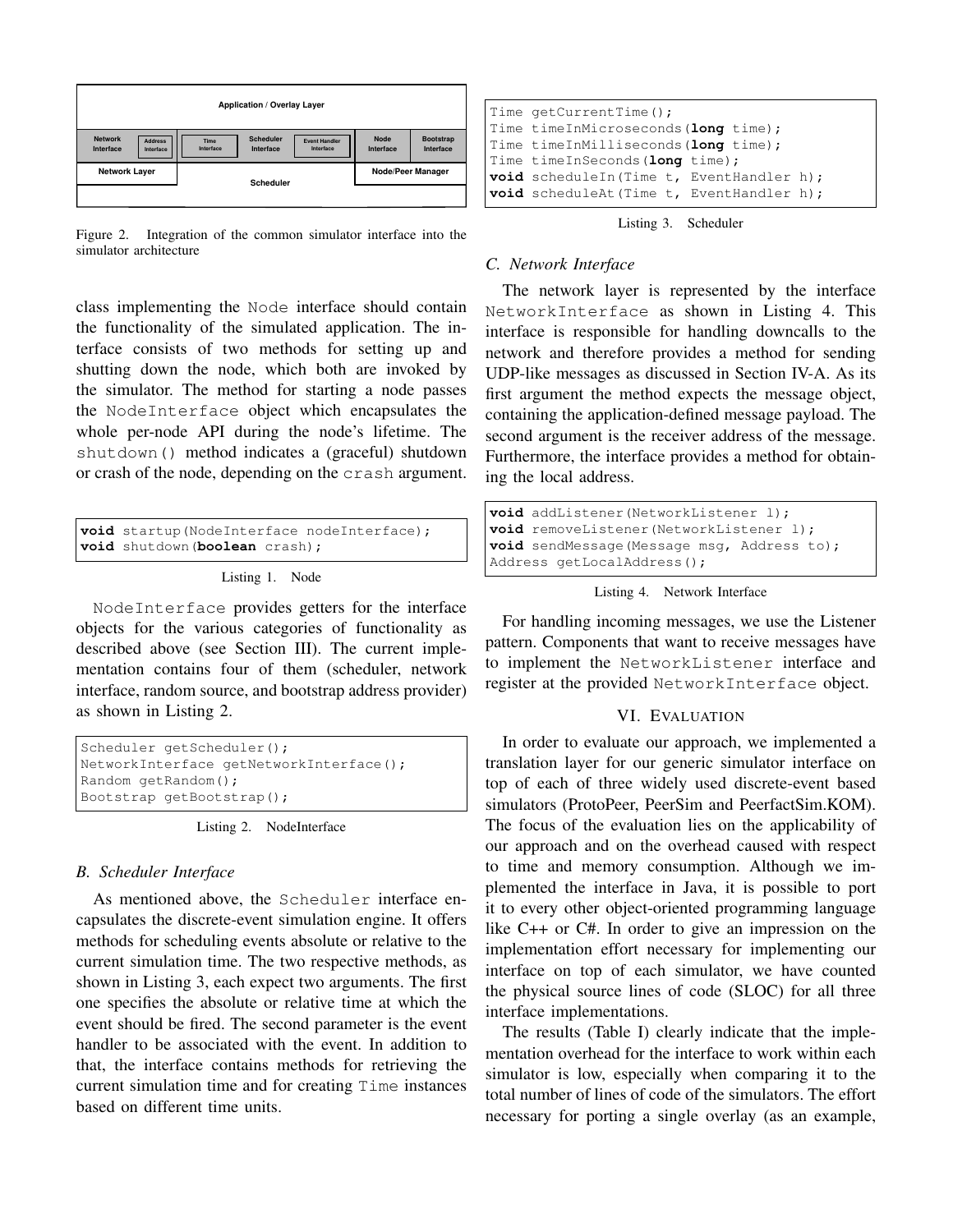| <b>Simulator</b> | <b>SLOC Simul.</b> | <b>SLOC</b> Interf. |
|------------------|--------------------|---------------------|
| PeerSim          | $\tilde{C}$ 7.300  | 237                 |
| ProtoPeer        | $\sim 7.700$       | 225                 |
| PeerfactSim.KOM  | $\tilde{88.000}$   | 225                 |

Table I PHYSICAL SOURCE LINES OF CODE (SLOC) FOR EACH IMPLEMENTATION OF THE GENERIC SIMULATOR INTERFACE.



Figure 3. Simulation duration and memory consumption.

the Pastry implementation for PeerSim has 1100 SLOC) may already be higher as it builds on simulator-specific concepts.

The prototypical application that we use for the evaluation of usability of our interface and runtime performance is a simple P2P system, in which each node periodically performs a random walk. Whenever a node receives a (random walk) message from some other node, it records the initiating node in its routing table.

We measured the runtime and memory consumption for the three simulators using the translation layers with

10, 100, 1,000, 10,000, and 100,000 nodes (Figure 3). We ran each simulation five times and calculated the mean values for each simulator. We want to emphasize that these measurements are not meant as a serious simulator competition, since the performance of each of the simulators heavily depends on the particular network model. It rather gives an impression on the comparability between simulators in general.

As a reference, we implemented our prototypical P2P application natively on PeerfactSim.KOM (i.e., using the PeerfactSim.KOM API) whose measurement results are also included in the figure. With 100.000 nodes, the runtime overhead using our translation layer compared to the native implementation on PeerfactSim.KOM has a maximum of 18%, which appears justifiable. The memory overhead of less than 2% is negligible. All simulators show the same scalability behaviour with respect to runtime and memory consumption during the simulations.

## VII. CONCLUSION AND FUTURE WORK

In this paper we identified the requirements for a general purpose application interface for discrete-event overlay simulation. Based on these requirements we proposed an approach towards a common interface for discrete-event overlay network simulators.

Using our interface, a lot of future implementation overhead can be avoided, as overlays and P2P applications that are implemented once can be reused with other simulators. Moreover, we also intend to improve the structure of future simulators by defining the generic simulator interface. As a result of this reuse of code, research results from existing or newly created simulators are more comparable. Evaluation shows that the overhead for using our interface on top of existing simulators is justifiable and that the integration of our interface is feasible with a reasonable implementation effort. From our point of view, agreeing on a common API for P2P overlay simulators enables a communitydriven development process for each overlay. In doing so, the overlay implementations can be standardized and research results based on these overlays can be compared more easily.

For future work, we plan to implement our interface using C++ to prove the portability to other object oriented languages. Furthermore, we want to conduct a detailed performance analysis of the translation layer for each simulator that implements our common interface. Based on this analysis, we intend to gain insight on a possible impact of the translation layer on the